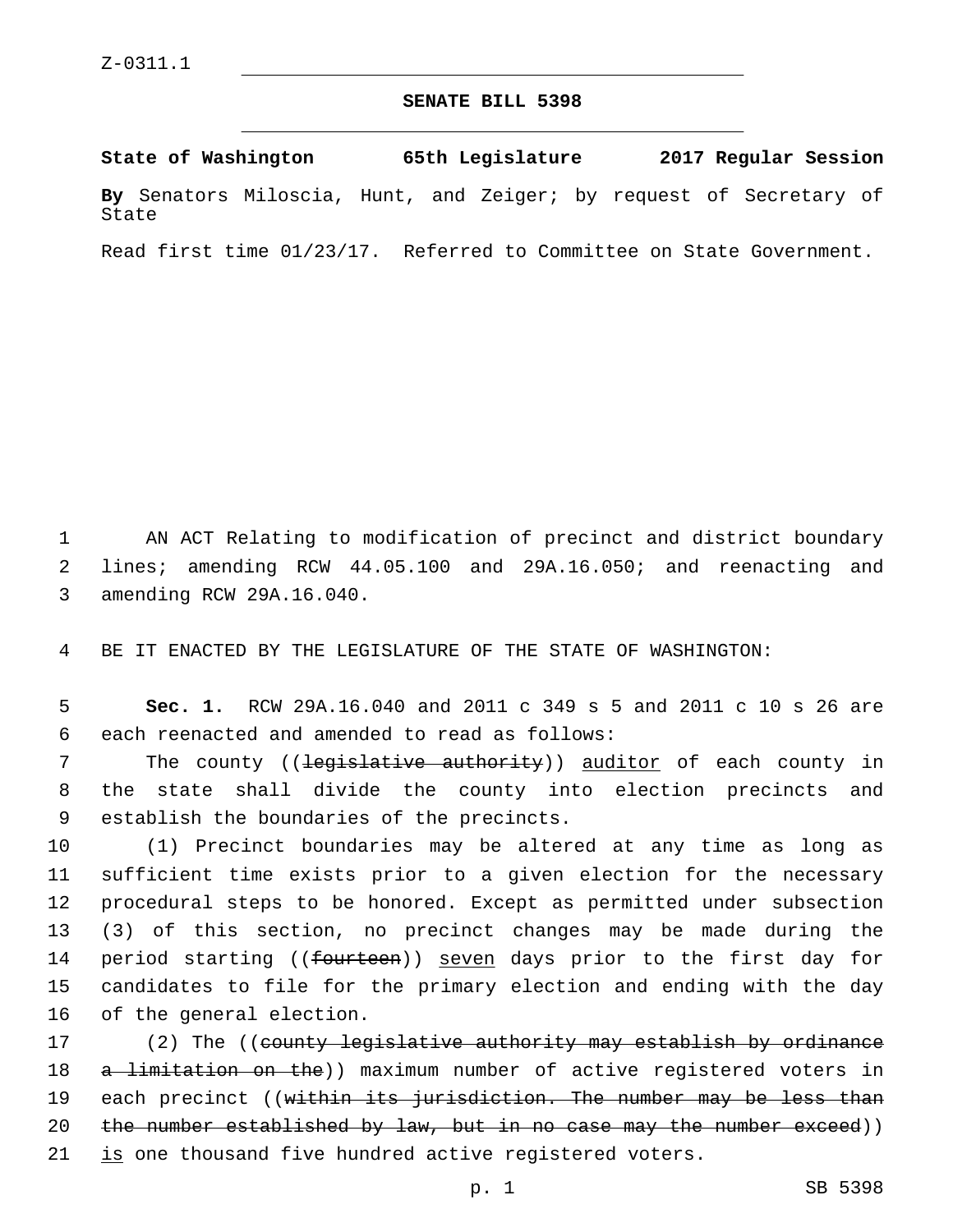(3) The county auditor shall temporarily adjust precinct boundaries when a city or town annexes unincorporated territory to the city or town, or whenever unincorporated territory is incorporated as a city or town. The adjustment must be made as soon as possible after the approval of the annexation or incorporation. The temporary adjustment must be limited to the minimum changes necessary to accommodate the addition of the territory to the city or town, or to establish the eligible voters within the boundaries of the new city or town, and remains in effect only until precinct boundary modifications reflecting the annexation or incorporation are 11 formally adopted by the county ((legislative authority)) auditor.

 **Sec. 2.** RCW 44.05.100 and 2002 c 4 s 1 are each amended to read 13 as follows:

 (1) Upon approval of a redistricting plan by three of the voting 15 members of the commission, but not later than ((January 1st)) 16 November 20th of the year ending in  $((\text{two}))$  one, the commission shall 17 submit the plan to the legislature.

 (2) After submission of the plan by the commission, the legislature shall have the next thirty days during any regular or special session to amend the commission's plan. If the legislature amends the commission's plan the legislature's amendment must be approved by an affirmative vote in each house of two-thirds of the members elected or appointed thereto, and may not include more than two percent of the population of any legislative or congressional 25 district.

 (3) The plan approved by the commission, with any amendment approved by the legislature, shall be final upon approval of such amendment or after expiration of the time provided for legislative amendment by subsection (2) of this section whichever occurs first, and shall constitute the districting law applicable to this state for legislative and congressional elections, beginning with the next elections held in the year ending in two. This plan shall be in force until the effective date of the plan based upon the next succeeding federal decennial census or until a modified plan takes effect as provided in RCW 44.05.120(6).35

 (4) If three of the voting members of the commission fail to approve and submit a plan within the time limitations provided in subsection (1) of this section, the supreme court shall adopt a plan 39 by ((March)) February 1st of the year ending in two. Any such plan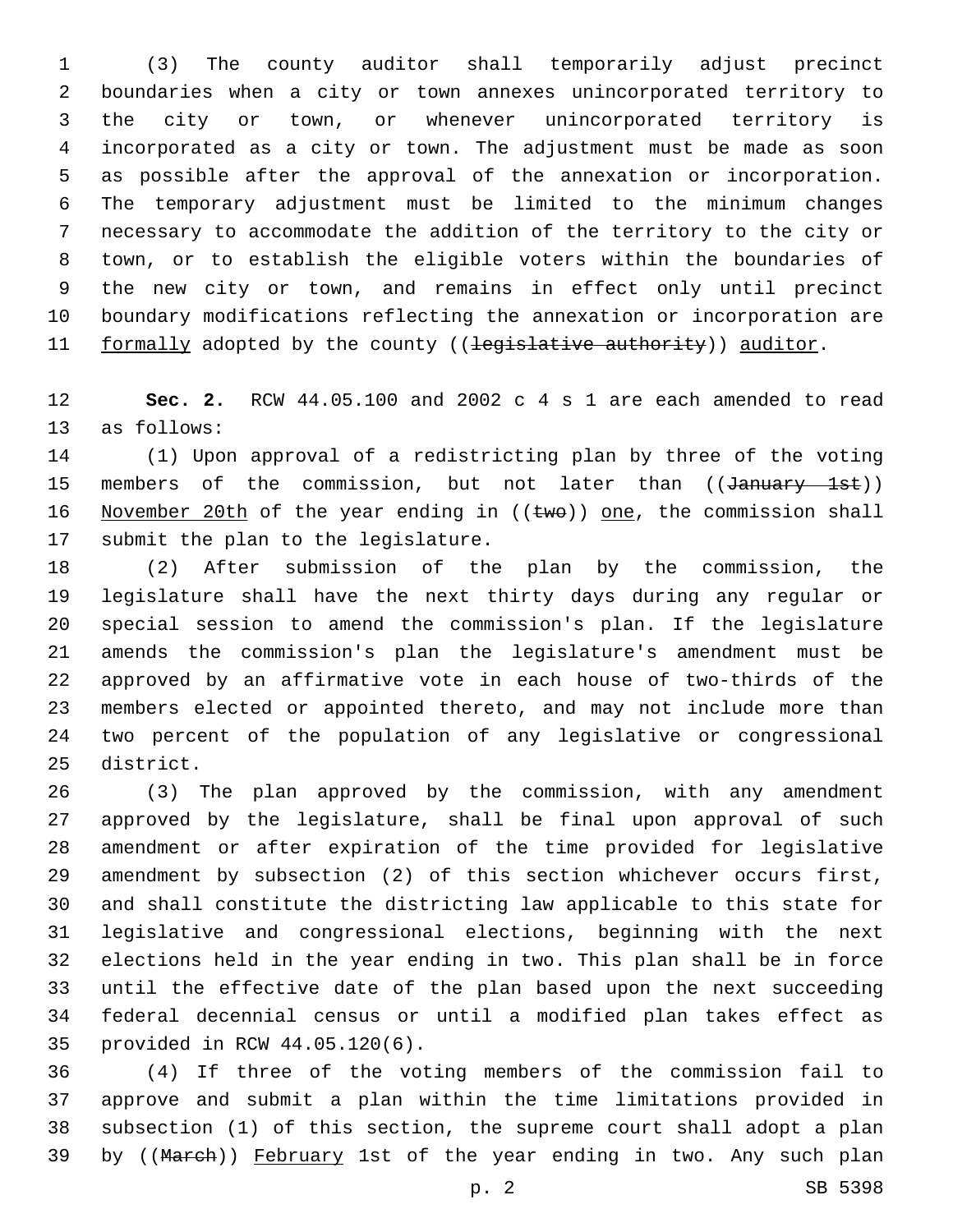approved by the court is final and constitutes the districting law applicable to this state for legislative and congressional elections, beginning with the next election held in the year ending in two. This plan shall be in force until the effective date of the plan based on the next succeeding federal decennial census or until a modified plan 6 takes effect as provided in RCW  $44.05.120(6)$ .

 **Sec. 3.** RCW 29A.16.050 and 2003 c 111 s 405 are each amended to 8 read as follows:

 (1) Every voting precinct must be wholly within a single congressional district, a single legislative district, a single 11 district of a county legislative authority((, and, if applicable, a 12 single city)). Every voting precinct must be either wholly outside of 13 any city or town, or wholly within a single city or town and, where applicable, a single council district or ward of that city or town.

 (2) Every voting precinct shall be composed, as nearly as 16 practicable, of contiguous and compact areas. Subject to the restrictions on precinct boundaries in subsection (1) of this section and the maximum registered voter count established in RCW 29A.16.040(2), (a) an unincorporated area entirely surrounded by one or more cities or towns, or an unincorporated area lying between the boundaries of one or more cities or towns and the boundary of a county, congressional district, legislative district, or county legislative authority district, may be included in a single precinct 24 with other such areas or with nearby unincorporated territory, and (b) incorporated areas that are not contiguous with the remainder of the city or town of which they are a part may be included in the geographically nearest precinct belonging to that city or town.

28 (3) ((Except as provided in this subsection, changes to the 29 boundaries of any)) Precinct ((shall)) boundaries must preferentially follow local jurisdictional and electoral district boundaries and 31 visible, physical features ((delineated on the most current maps provided by the United States census bureau. A change need not follow such visible, physical features if (a) it is necessitated by an annexation or incorporation and the proposed precinct boundary is identical to an exterior boundary of the annexed or incorporated area which does not follow a visible, physical feature; or (b) doing so would substantially impair election administration in the involved  $38 \quad \text{area}$ ).